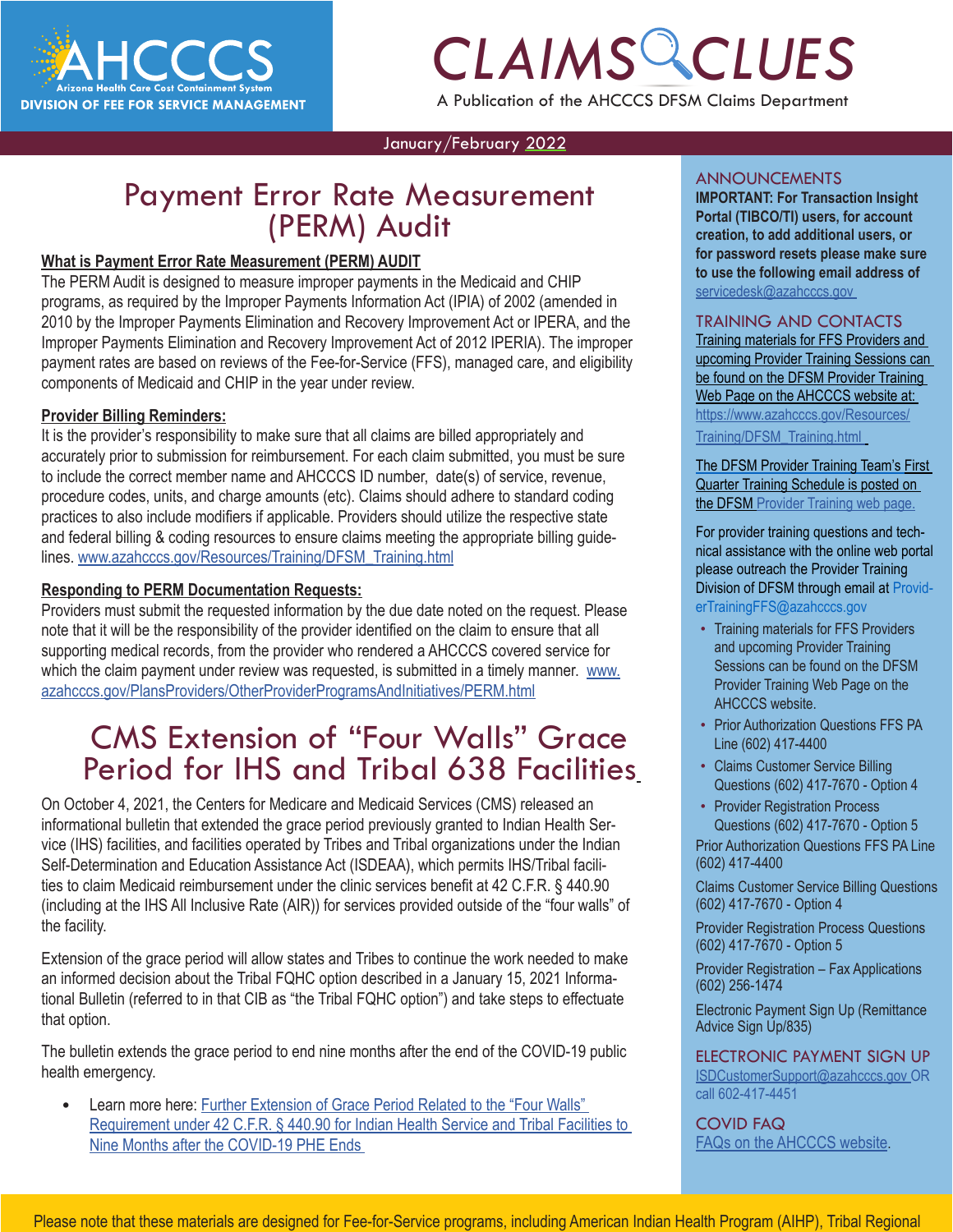### First Quarter Provider Training Schedule Posted

The DFSM Provider Training Team offers quarterly group training sessions on a variety of topics, designed to guide a provider on how to successfully submit claims and be reimbursed for services rendered to AHCCCS members. Topics include, but are not limited to:

- Checking a Member's Eligibility
- Submitting a Prior Authorization Request on the AHC-CCS Online Provider Portal
- Submitting a Claim on the AHCCCS Online Provider Portal
- Checking a Claim's Status on the AHCCCS Online

Provider Portal

- Submitting Documentation with a Claim on the Transaction Insight Portal
- Documentation Requirements for Claims and Concurrent Review
- Trainings for Individual Provider Types (Non-Emergency Medical Transportation Providers, Direct Care Worker Agencies, Behavioral Health Residential Facilities, etc.)

The first quarter provider training schedule can be found on the AHCCCS DFSM Provider Training web page.

## General Requirements for the Submission of Paper Claim Forms

When submitting paper claim forms to AHCCCS, the following are the general rules that apply to the ADA 2012, the CMS-1500, and the UB-04 claim forms:

- 1. No handwriting is permitted on any part of the claim form, including in the top margins, sides, and remarks sections. The only exception to this is the signature field, where a written signature will be accepted.
- 2. The preferred font for claim submission is Lucinda Console and the preferred font size is 10.
- 3. ICD-10 codes are required on all claim forms. Claims submitted with an ICD-9 diagnosis will be denied.
- 4. CPT and HCPCS procedure codes and modifiers must be used to identify other services rendered on the CMS-1500 and UB-04 claim forms.
- 5. Paper claims or copies that contain highlighter or color marks, copy overexposure marks, or dark edges are not legible on the imaging system, so should not be used.
- 6. Liquid paper correction fluid ("White Out") may not be used.
- 7. Correction tape may not be used.
- 8. Labels and stamps on claim forms will not be accepted. The only exception to this is in the signature field, where a stamped signature will be accepted.
- 9. Instructions on filling out each individual claim form type can be found in the Fee-For-Service [Provider Billing](https://www.azahcccs.gov/PlansProviders/RatesAndBilling/FFS/providermanual.html)  [Manual on the AHCCCS website](https://www.azahcccs.gov/PlansProviders/RatesAndBilling/FFS/providermanual.html).

### Transportation Requests

Transportation requests should not be included in the meals and lodging requests, since doing so will delay the authorization. They need to be submitted separately.

Transportation should be arranged as soon as the scheduled appointment has been made. The member and/or the treating facility should arrange transportation with an AHCCCS registered transport provider.

Prior authorization is required for non-emergency transportation more than 100 miles one way or roundtrip.

AHCCCS requires a referral with a letter of medical necessity from the

referring facility if services are not available or there is a medical reason for the member to receive services beyond the closest facility.

- The referral can be submitted to AHCCCS PA via fax at 602 254-2431.
- The information should be sent using the AHCCCS [Fee For Service Prior Authorization Medical Docu](https://www.azahcccs.gov/PlansProviders/Downloads/PriorAuthorizations/PAMedicalDocumentationForm.pdf)[mentation Form](https://www.azahcccs.gov/PlansProviders/Downloads/PriorAuthorizations/PAMedicalDocumentationForm.pdf).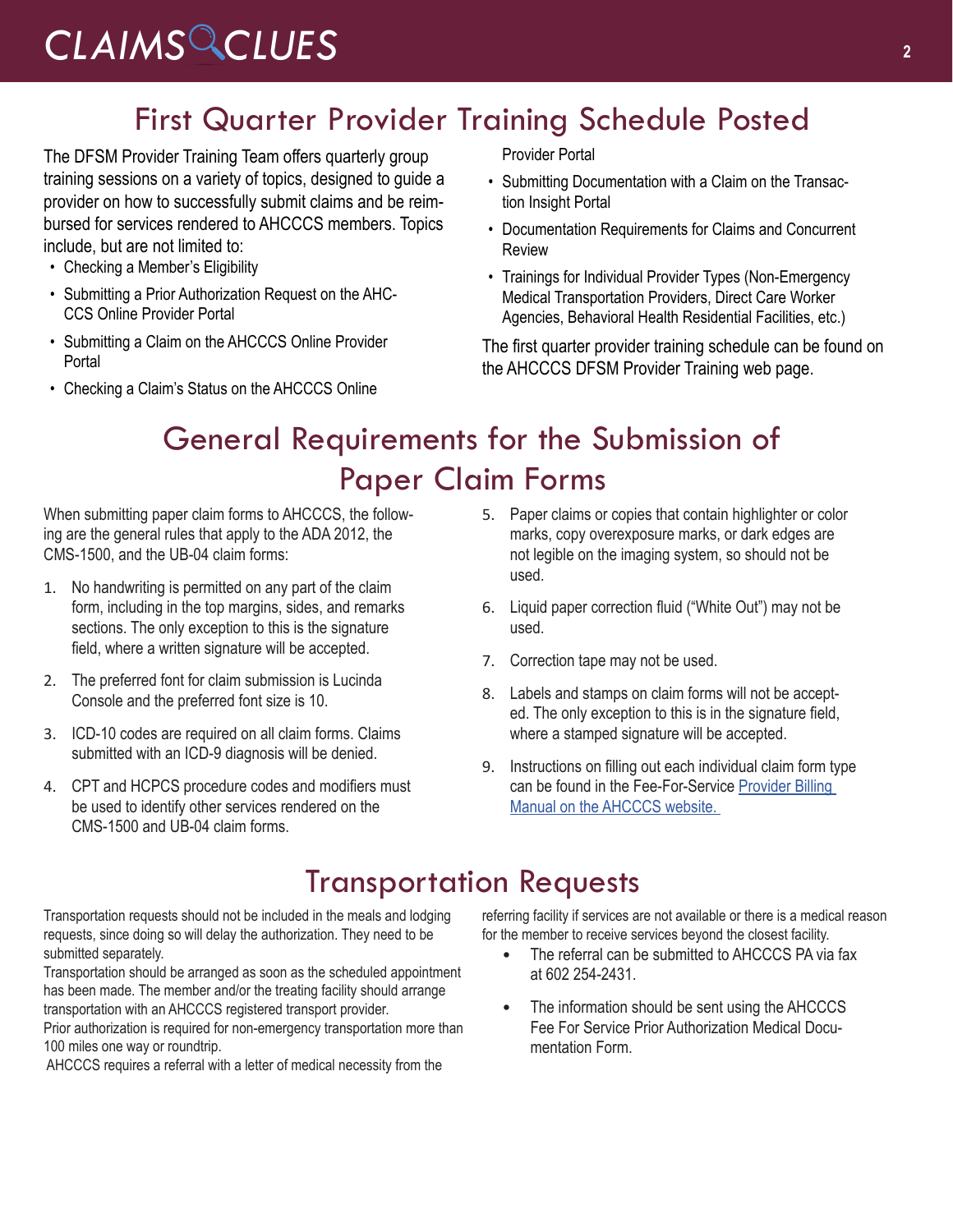## Transportation Passes/Bus Passes

Effective 10/1/2021, providers with a Category of Service (COS) 31 may offer Public Transportation options to FFS members (such as a bus pass) when they travel to and from an AHCCCS approved service, in accordance with AMPM 310-BB.

The following shall be considered when offering public transportation to a member:

- 1. Location of the member to a transportation stop.
- 2. Location of the provider of services to a transportation stop.
- 3. The public transportation schedule in coordination with the member's appointment.
- 4. The ability of the member to travel alone on public transportation.
- 5. Member preference

Provider types that are eligible to claim reimbursement for public transportation passes include 02, 05, 13, 14, 25, 27, 29, 41, 77, 81, 85, 86, 87, A3, A4, A6, B7, BC, C2, and C5.

Please note:

- Transportation passes may be up to 1 month in duration.
- Replacement or duplicate transportation passes are not eligible for Medicaid reimbursement.
- There shall be a continuous need for transportation to Medicaid reimbursable services consistent with the length of the purchased transportation pass.
- Providers shall determine the appropriate type/duration

of public transportation pass to issue to members in accordance with the member's treatment plan and existing future appointment dates.

### **Billing for Transportation/Bus Passes**

- Bill using code A0110 for the net cost of the transportation [pass](https://www.azahcccs.gov/PlansProviders/Downloads/FFSProviderManual/FFSChap_14TransportationExhibit4.pdf), not to exceed the cost of a 30-day pass.
- Submitted Claims must include the following documentation.
	- Copy of public transportation pass,
	- Itemized receipt specifying cost of public transportation pass,
	- Pricing that corresponds with the price of the pass in the geographic areas of issuance, and
	- Completed [Public Transportation Pass form t](https://www.azahcccs.gov/PlansProviders/Downloads/FFSProviderManual/FFSChap_14TransportationExhibit4.pdf 
)o include the following:
		- Provider's name and ID#,
		- **Public Transportation pass type (daily, weekly,** or monthly),
		- Price of the Public Transportation pass,
		- Date of issuance.
		- **EXE** Name, title, signature, and signature date of person issuing Public Transportation pass to the member,
		- Member name, AHCCCS ID#, signature and signature date.
- [Public Transportation Pass Form](https://www.azahcccs.gov/PlansProviders/Downloads/FFSProviderManual/FFSChap_14TransportationExhibit4.pdf 
).

### AHCCCS Prior Authorization and Concurrent Review Standards during the COVID-19 Emergency for Fee-for-Service Programs

The memo on AHCCCS Prior Authorization (PA) and Concurrent Review Standards during the COVID-19 Emergency for Fee-for-Service

# Tribal ALTCS Digital Tool

The Tribal ALTCS Digital Tool Box can be found on [the AHCCCS](https://www.azahcccs.gov/AmericanIndians/LongTermCareCaseManagement/CaseToolManagementDigitalToolBox/index.html)  [website.](https://www.azahcccs.gov/AmericanIndians/LongTermCareCaseManagement/CaseToolManagementDigitalToolBox/index.html)

Programs has been updated as of January 20, 2022. Please [review the PA standards.](https://azahcccs.gov/AHCCCS/Downloads/COVID19/AHCCCSPAandCRStandardsCOVID19.pdf)

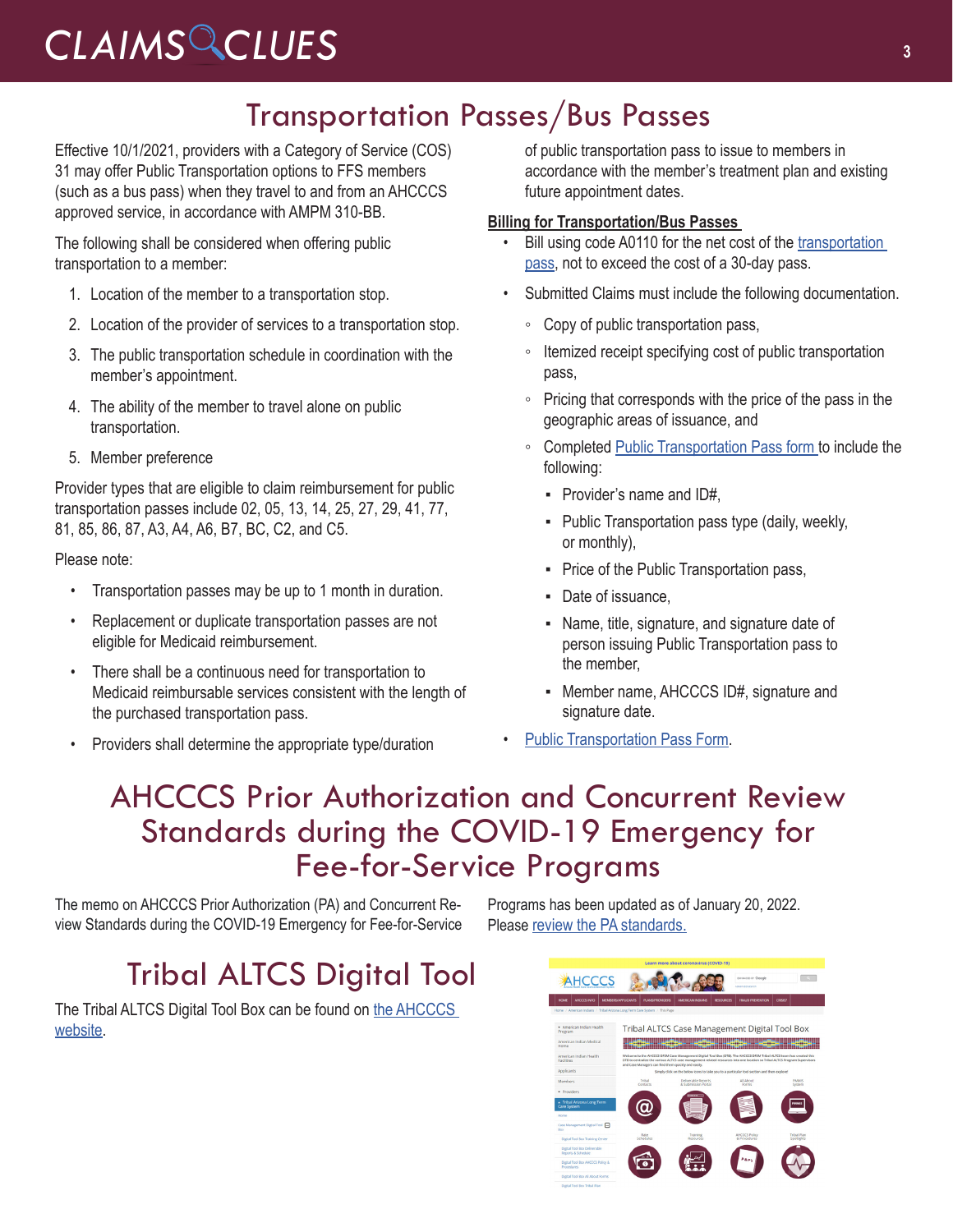# COVID-19

AHCCCS is responding to an outbreak of respiratory illness, called COVID-19, caused by a novel (new) coronavirus. Health officials urge good hand washing hygiene, covering coughs, and staying home if you are sick.

To address Medicaid-related questions from providers and contractors about COVID-19, AHCCCS has developed a list of Frequently Asked Questions Regarding Coronavirus Disease 2019 (COVID-19), updated regularly as more information becomes available.

### **[COVID-19 FAQs](https://azahcccs.gov/AHCCCS/AboutUs/covid19FAQ.html%22%20/t%20%22_blank)**

Find out more at: [azahcccs.gov/AHCCCS/AboutUs/covid19.html](https://azahcccs.gov/AHCCCS/AboutUs/covid19.html ) 

Learn how to protect yourself and stop the spread of COVID-19.

Visit [azdhs.gov/COVID19](https://azdhs.gov/covid19%22%20/t%20%22_blank) and [cdc.gov/COVID19](https://www.cdc.gov/covid19).

If you are an AHCCCS member who is experiencing flu-like symptoms, please call the 24-hour Nurse Line for your health plan. Phone numbers can be found on th[e AHCCCS website.](https://azahcccs.gov/AHCCCS/AboutUs/covid19.html)

## Transaction Insight Portal – Important Information for Users Who Select Non-Person Entity

### **Attention All Transaction Insight (TI/TIBCO) Portal / Web Upload Attachment Users**

This is an important notice for providers who log onto the Transaction Insight Portal (also known as TIBCO or the TI Portal) to upload attachments, such as medical records and the Daily Trip Report

If you select Non-Person Entity (2) and then enter in information into the Provider First Name field, this will cause an error and your attachments will not link to the claim.

### **This will cause your claim to be denied for missing documentation.**

AHCCCS has been seeing multiple errors amongst providers who are submitting documentation as a Non-Person Entity (2). Do not enter any values in the Provider First Name when submitting documentation as a Non-Person Entity.

### **INCORRECT**

Provider Entity Type Qualifier: Person (1) Non-Person Entity (2) Provider Last or Organization Name: Organization Name Provider First Name: Organization Name (If you put something here, the documentation may not attach and the claim could deny.)

#### **CORRECT (Provider First Name must be blank/empty)**

Provider Entity Type Qualifier Person: (1) Non-Person Entity (2) Provider Last or Organization Name: Organization Name Provider First Name: The Provider First Name field must be left blank when a Non-Person Entity is chosen. The below image shows the correct way to do this in the portal.

| Transaction Set Purpose Code   02 - Add      |                                                                                  |  |
|----------------------------------------------|----------------------------------------------------------------------------------|--|
| Submitter Last or Organization Name EDI TEAM |                                                                                  |  |
|                                              | Provider Entity Type Qualifier ◯ Person (1) <sup>(6)</sup> Non-Person Entity (2) |  |
| Provider Last or Organization Name COMPANY   |                                                                                  |  |
| Provider First Name                          |                                                                                  |  |

Please also review Page 8 (Submitter Last or Organization Name) in the guide:

[Transaction Insight Web Upload Attachment Guide](https://www.azahcccs.gov/Resources/Downloads/DFMSTraining/2018/TransactionInsight_TI_PortalWebUploadAttachmentGuide.pdf)

If you encounter problems logging on to the TI Portal, please contact EDI Customer Support at [servicedesk@azahcccs.gov](mailto:servicedesk@azahcccs.gov)

Please click on the link below to download the latest training on the new web upload attachment layout.

• [New TI Portal User Guide](http://files.constantcontact.com/6b827043601/e18b3a77-26ca-4030-93a7-6815b9731fb6.pdf%22%20/t%20%22_blank)

Any additional questions regarding training on the TI portal, please contact:

• [ProviderTrainingFFS@azahcccs.gov](about:blank)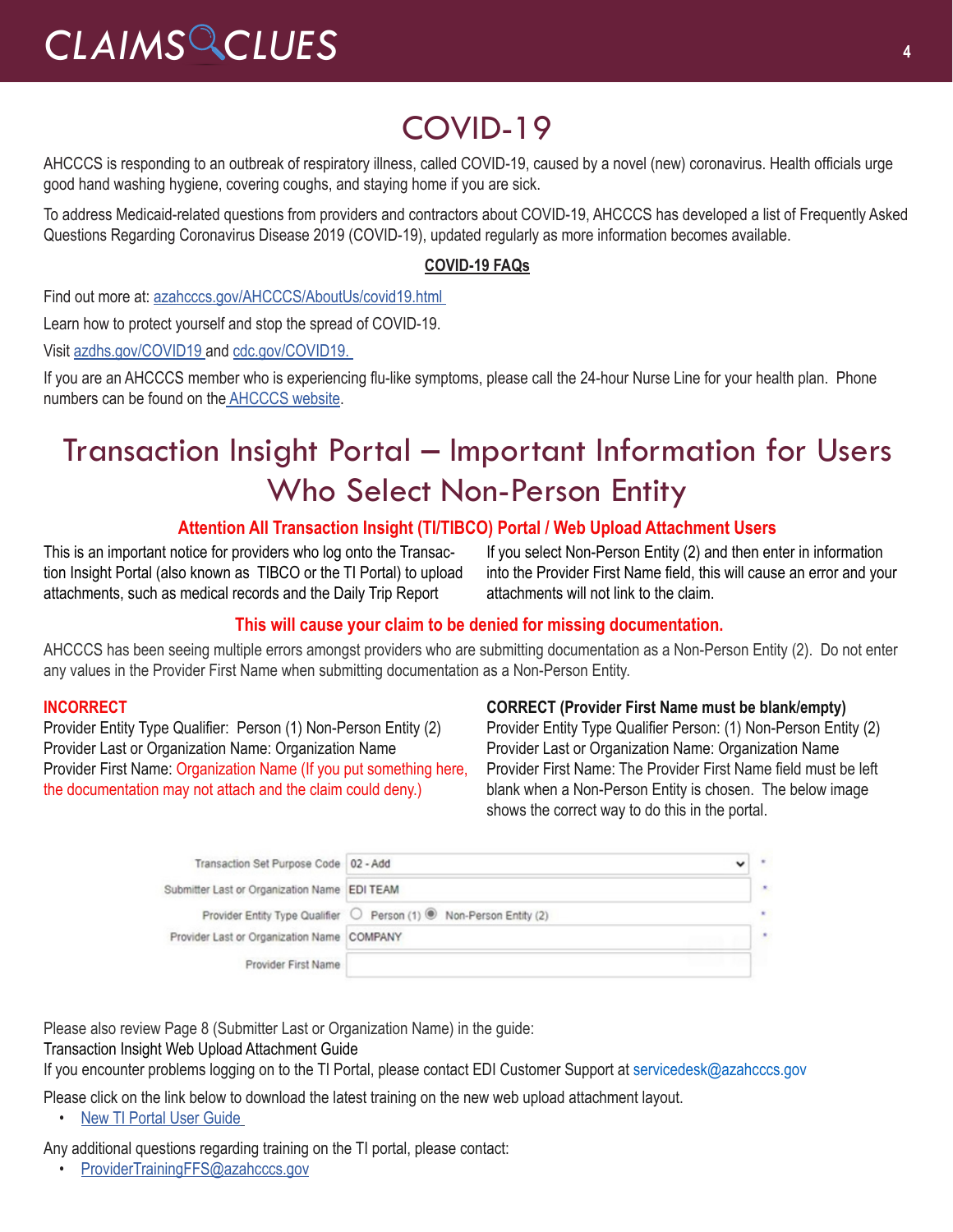# Electronic Visit Verification (EVV)

For information on Electronic Visit Verification please visit the [AHCCCS website](https://www.azahcccs.gov/AHCCCS/Initiatives/EVV/).

If you are one of the provider types listed, and provide a service listed at one of the location codes listed under the information for Providers and MCOs tab (shown below), then EVV applies to you.

You must meet all three criteria (provider type, service code, and place of service) in order to meet the requirement to comply with EVV.

EVV applies to the following provider types, services rendered, and places of service:

| <b>Provider Description</b>         | <b>Provider Type</b> |
|-------------------------------------|----------------------|
| <b>Attendant Care Agency</b>        | <b>PT 40</b>         |
| <b>Behavioral Outpatient Clinic</b> | PT 77                |
| <b>Community Service Agency</b>     | PT <sub>A3</sub>     |
| <b>Fiscal Intermediary</b>          | PT <sub>F1</sub>     |
| <b>Habilitation Provider</b>        | PT 39                |
| HomeHealth Agency                   | <b>PT 23</b>         |
| <b>Integrated Clinic</b>            | PT IC                |
| <b>Non-Medicare Certified</b>       |                      |
| HomeHealth Agency                   | PT 95                |
| <b>Private Nurse</b>                | PT 46                |

| <b>Service</b>                                               | <b>HCPCS Service Codes</b> | <b>DDD Focus Codes</b> |  |  |  |
|--------------------------------------------------------------|----------------------------|------------------------|--|--|--|
| <b>Attendant Care</b>                                        | S5125                      | <b>ATC</b>             |  |  |  |
| <b>Companion Care</b>                                        | S5135                      |                        |  |  |  |
| Habilitation                                                 | T2017                      | HAH, HAI               |  |  |  |
| <b>Home Health Services</b>                                  |                            |                        |  |  |  |
| (aide, therapy, and part-time/intermittent nursing services) |                            |                        |  |  |  |
| <b>Nursing</b>                                               | G0299 and G0300            |                        |  |  |  |
| <b>Home Health Aide</b>                                      | T1021                      |                        |  |  |  |
| Physical Therapy                                             | G0151 and S9131            |                        |  |  |  |
| <b>Occupational Therapy</b>                                  | G0152 and S9129            |                        |  |  |  |
| <b>Respiratory Therapy</b>                                   | S5181                      |                        |  |  |  |
| Speech Therapy                                               | G0153 and S9128            |                        |  |  |  |
| <b>Private Duty Nursing</b>                                  |                            |                        |  |  |  |
| (continuous nursing services)                                | S9123 and S9124            | HN1, HNR               |  |  |  |
| Homemaker                                                    | S5130                      | <b>HSK</b>             |  |  |  |
| Personal Care                                                | T1019                      |                        |  |  |  |
| Respite                                                      | S5150 and S5151            | RSP, RSD               |  |  |  |
| Skills Training and Development                              | H <sub>2014</sub>          |                        |  |  |  |

| <b>Place of Service Description</b> | <b>POS Code</b> |  |
|-------------------------------------|-----------------|--|
| Home                                | $12^{12}$       |  |
| <b>Assisted Living Facility</b>     | 13              |  |
| Other                               | 99              |  |